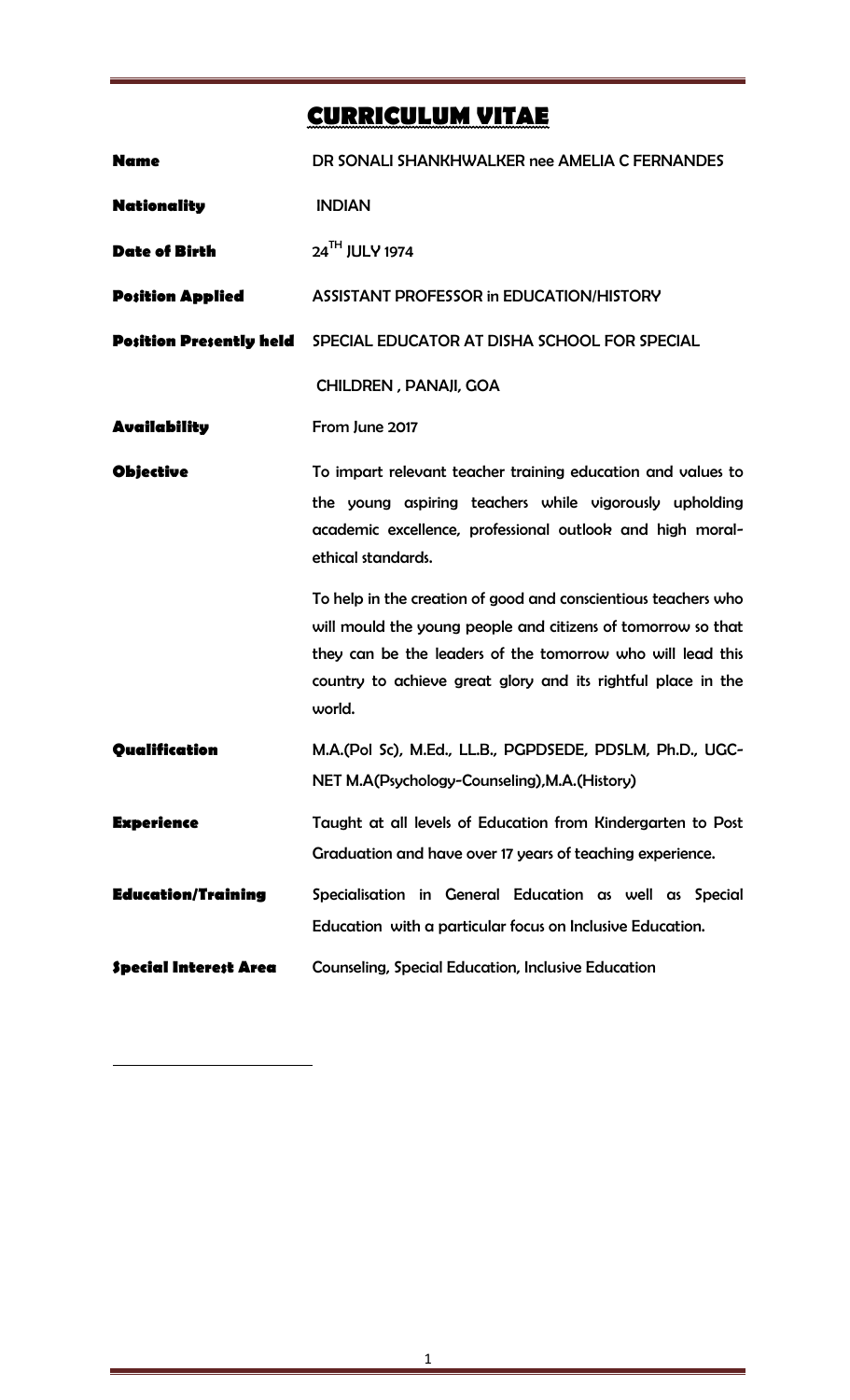#### **BIO-DATA**

#### **NAME**

Dr. Amelia Cristalina Fernandes alias **Sonali Shankhwalker**

#### **NATIONALITY**

Indian

#### **DATE OF BIRTH**

24 July 1974

#### **ADDRESS**

T-5, Wadji Building, Next to St Inez Church, St. Inez, Panaji, Goa-403001.

#### **EMAIL ADDRESS**

shankhwalkersonali@yahoo.co.in

#### **TELEPHONE**

9420818963, 2227860, 2422037

#### **LANGUAGES**

English, Hindi, Konkani, Marathi.

#### **MARITAL STATUS**

Married

#### **EDUCATIONAL QUALIFICATIONS**

1) S.S.C – 1989 – First Class - 65% - Rosary High School, Dona Paula, Goa,

2) HSSC – 1993 – Second Class- 59%- Dhempe Higher Secondary, Panaji, Goa.

3)F.Y. B.A. – 1994 – Second Class- 54.2% - Dhempe College, Panaji, Goa

4)S.Y. B.A. – 1995 – Second Class- 58.2% -Dhempe College, Panaji.,Goa.

5)T.Y.B.A-1996- Second Class - 47% -P.E.S College , Ponda.Goa

6) B.Ed. –1998 – Distinction (Third Rank at Uni)-76% - Nirmala Institute of Edu. Panaji, Goa

7) M.Ed. –2001– Distinction(First Rank at Uni)- 74% - Nirmala Institute of Edu. Panaji. Goa

8) M.A. (Political Science)- 2002 -Higher Second Class - 57% -Shivaji University, Kolhapur

9) LL.B - 2005 -Higher Second Class - 50% - Shivaji University, Kolhapur

10) Certificate in Counseling –May 2006 -First Class -Xavier Institute of Counseling, Mumbai.

11)Post Graduate Professional Diploma in Special Education,- 2007 - Distinction-86% - Bhoj Open University, Bhopal

12) Post Graduate Diploma in School Leadership and Management 2009 -First Class - 63.41%- Indira Gandhi National Open University-Regional Centre –Cochin, Kerala

13) Doctorate in Education-May 2012- Shivaji University, Kolhapur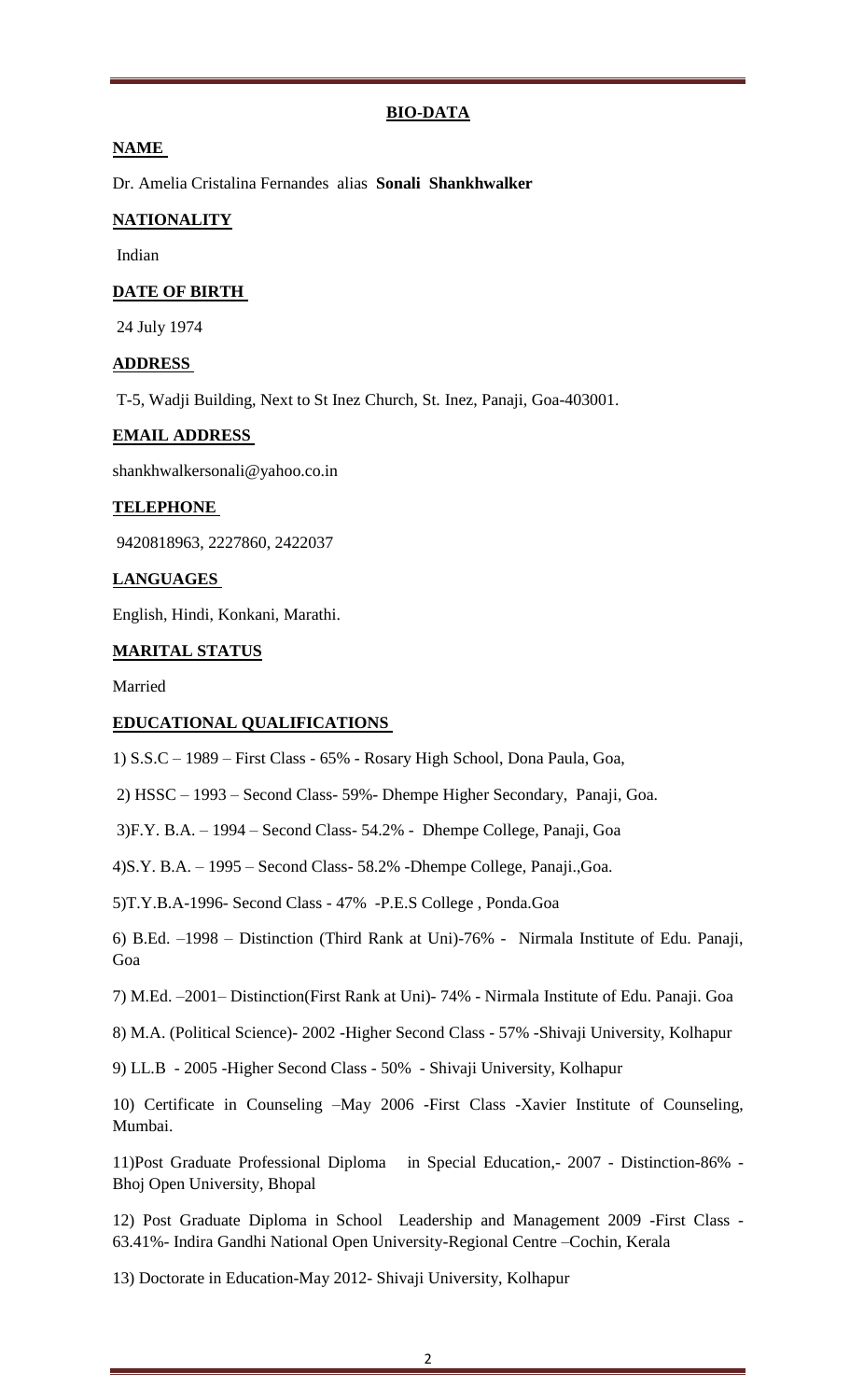14) M.A. Psychology-Counseling – 2014 –Distinction-81.46% -Indira Gandhi National Open University

15) M.A.(History) from IGNOU- 2016 - 67 % -Indira Gandhi National Open University

# **NET CLEARED**

UGC-NET in Education-- Cleared In December 2011

# **TEACHING EXPERIENCE**

## *A) PREP/PRIMARY SCHOOL Level*

1) Fulltime Contract Teacher at Happy Kids Primary School Panajim

*Taught at level – Class K.G & I to IV from 5th Aug 1993 to 10th June1997.*

#### *B) SECONDARY SCHOOL* **Level**

2) Fulltime Contract Teacher at Mater Dei High School, Saligao.

## *Taught At Senior level from June 1998 To May 1999. ( ICSE Delhi Board )*

3) Fulltime Contract Teacher at Our Lady of Grace High School, Bicholim

#### *Taught at Senior level from 15 June to Nov 1999 ( Goa Board)*

4) Fulltime Contract Teacher at Don Bosco High School, Panaji.

 *Taught at Senior level from 1 Aug 2001 to 4 Oct 2001 (Goa Board)* 

5) Full Time Contract Teacher at Mary Immaculate Girls High School

## *Taught at Senior level from 11th July 2011 To April 21st 2012 and 6th June 2012 to March 2013*

6) Full Time Contract Teacher at Progress High School

# *Taught at Senior level from 6thfeb 2014 To 31stMarch 2014*

## *C) SENIOR SECONDARY SCHOOL Level*

7) Visiting/Part-Time Faculty Lecturer In Political Science at D.C.T's Padmashree Vasantrao Dempo Higher Secondary School of Arts & Science, Miramar, Panaji, Goa during 2004-2005 (Second Term) (Goa Board)

8)Visiting/Part-Time Faculty Lecturer in Political Science. at Government Polytechnic Altinho, Panaji, Goa during 2004-2005(Second Term)

## *D) COLLEGE/DEGREE level*

*9)Full-Time Lecturer in Education and Humanities/Political Science, at P.E.S Ravi Naik College of Education, Ponda, Goa* 

#### *Taught at B.Ed Level)* **during Academic Year 2004-2005 (Goa University)**

10) *Full Time Lecturer in Education and Humanities at Pragati Women's College of Education* 

#### *Taught at B.Ed Level)* **during Academic Year 2005-2006 (SNDT University)**

11) *Part Time Visiting Lecturer in Special Education at Lok Vishwas Pratisthan's Teachers Training Centre at Dhavali, Ponda. 2014-2015*

## *E) SPECIAL SCHOOL level*

12) Fulltime Regular Special Teacher Disha School for Special Children, Panaji, Goa, India. from 4 July 2006 to 9 July 2011 and 09 July 2015 till date.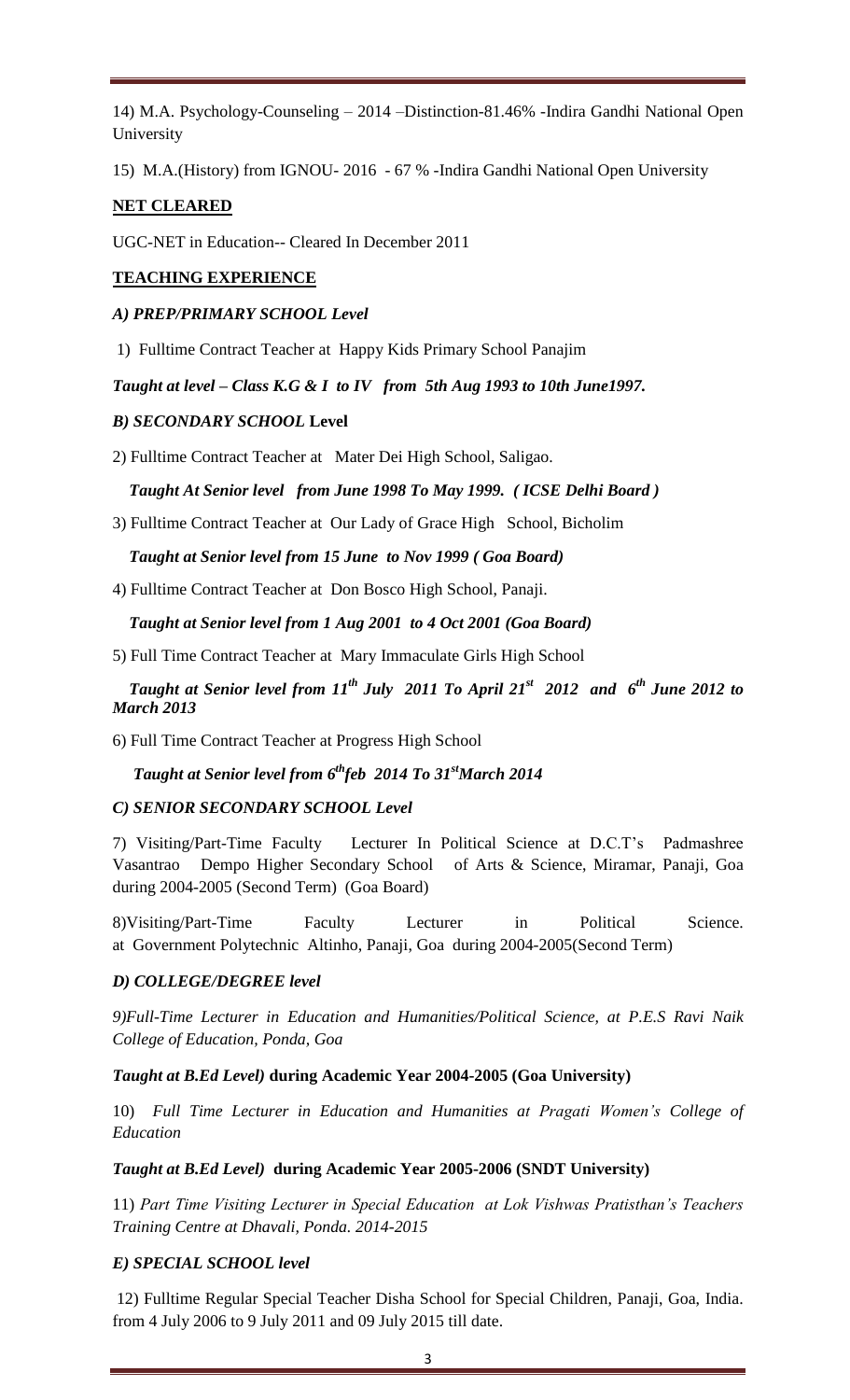# *F) OPEN & DISTANCE LEARNING (ODL) level*

13) Academic Counselor for IGNOU Study Centre 0802-From 2011-2014 in Subjects of Political Science, Education, Psychology, Planning & Gandhian Studies

# *G) PROFESSIONAL COUNSELLING level*

14) Personal Counseling -Part-Time Assistant Counselor at Esperanca Hospital, Panaji, Goa. during March-April 2006

15) Personal Counseling - Part-Time Assistant Counselor at Social Counseling Cell' Crime Branch, Criminal Investigation Department-CID, Mumbai Police Commissionerate, Mumbai, India during May 2006

16) Personal Counseling-Part-Time Professional Counselor at Missionaries of Charity, Centre for the Elderly Destitutes at Panaji, Goa during August-October 2014

# **SUBJECTS TAUGHT**

1) At School level *:- English, Craft, Drawing & Social Science*

2) At Higher Secondary & Polytechnic level:- *Political Science and Sociology*

3) At B.Ed College level:-*Methodology of Humanities and Core Subjects in Education-* 

 *Sociology of Education, Philosophy of Education, Psychology of* 

## *Education, Guidance and Counselling, etc*

4) At Special School level:- *Activities of Daily Living, Communication, Counselling, Physiotherapy, Placement,*

*5)* At ODL-IGNOU level:- *Communication, Counselling, Political Science, Planning, Psychology, Gandhian Studies.*

## **OTHER QUALIFICATIONS**

- English Typing (Electronic & Manual),

- Computer Word Processing,

- Course in Floriculture from the Agriculture Department of Goa Government.

## **COURSES COMPLETED IN SPECIAL EDUCATION**

1) Therapeutic Aspects of Mental Retardation- Oct-Nov 2006 - National Institute for the Mentally Handicapped, Secunderabad, Telangana, India

2) Communication Aspects of Multiple Disabilities for Special Educators - May-2007 - National Institute for the Mentally Handicapped, Secunderabad, Telangana,, India

3) Post Graduate Professional Diploma in Special Education -Jan 2008 - M.P. Bhoj Open University, Bhopal, M.P. India

4) Regional Leadership Workshop for Project Coordinators of the Deaf-Blind - September 2008 - Organised by Blind Peoples Association – Ahmadabad

5)Curriculum Development for Special Educators Training by National Institute for the Mentally Handicapped-April 2009 -Organised by Disha School for Special Children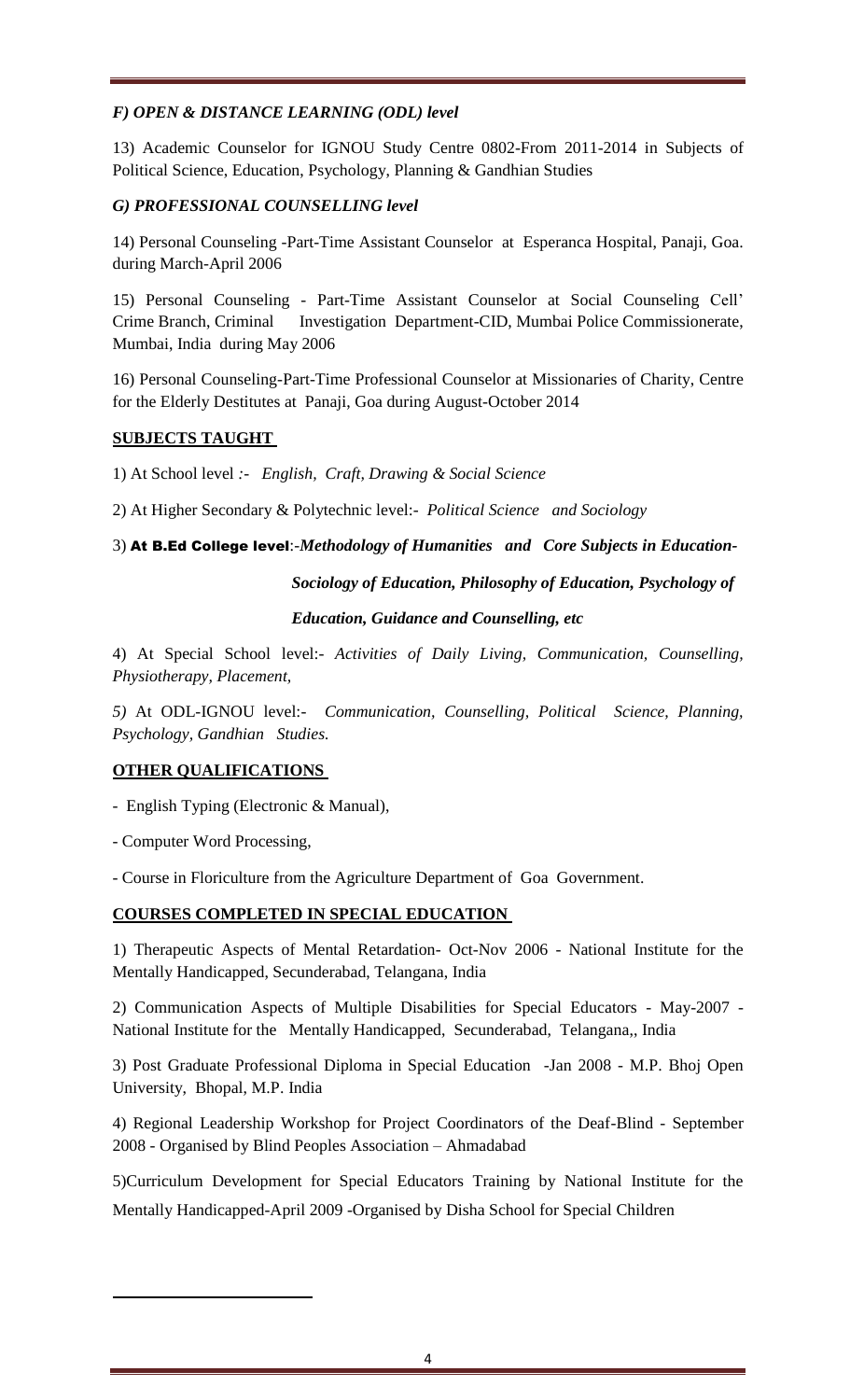#### **SEMINARS & PAPER READING**

1)*Human Rights & Education* - 6th OCT 2000 at Nirmala Institute of Education, Panajim, Goa.

2)*Curriculum Designing (In the light of NEP 1965 & NPE 1986 & POA 1992 A Comprehensive View* , -Jan 2001 - at Nirmala Institute of Education, Panaji, Goa, India

3)*Alternatives in Education*, - 2nd Feb 2001 - at Nirmala Institute of Education, Panaji, Goa, India.

4)*De-Schooling Society & Ivan Illich*, - March 2001, - at Nirmala Institute of Education, Panaji, Goa, India.

5)*Regionalism & Social Change* - April 2001, - at Nirmala Institute Of Education, Panaji, Goa, India.

6) One-Day UGC-Sponsored State Level Seminar On *'Human Rights'* Organised by Dhempe College Of Arts& Science, Panaji, March 8, 2001

Read Paper "**Role of Teachers and the Educational Institutes in Imparting Effective Human Rights Education in India"**

7) Two-Day UGC-Sponsored State Level Conference on *'The Challenge of Terrorism in the 21st* Century' Organised By St.Mira's College For Girls,Pune. March 5 & 6 , 2002.

Read Paper "**The Challenge of Terrorism in the 21st Century : Changing Concepts"**

8)Three Day ISSA -Sponsored National *Conference on Culture* Organized by Madurai Institute of Social Sciences, Madurai. October 2 - 4, 2002.

Read Paper **"Conversion, Caste, Culture & Conflict"**

9)Three Day ISSA-Sponsored National *Conference On Communal Harmony* Organized by St Aloysius College, Mangalore, January 12 – 14, 2003.

## Read Paper **"Motivated Terminology: Implications for Communal Harmony and Minority Relations"**

10)National Seminar on *Corruption, Bad Governance and Woes of People*- Agra (ISSA), Sept 12- 13, 2003.

11) National *Symposium on Anthropology*- Agra (ISSA), Sept 14-15, 2003

12) National *Conference on Social Work*- Agra (ISSA), Sept 16-17, 2003

13)Two Day Workshop on *Techniques to Enhance Communication*, by Jyot Society on Autism Jan 19-20, 2008

14) Two Day Workshop on *Regional Leadership* for Project Coordinators, by Blind People's Association, Sept 22-23, 2008

15) Three Day UGC-Sponsored State Level workshop on *"Teaching Children With Learning Disabilities "* Organized by Department of Psychology Dhempe College, Panaji, Goa, March 12 - 14, 2012.

16)Two-Day NAAC-Sponsored National Seminar on Quality Enhancement of Teacher Education Organized by Department of Education, Shivaji University, Kolhapur, January 18 - 19, 2013.

Read Paper **" Quality Improvement of Teacher Training Institutions and Teacher Trainees "**

17) One-Day ICJ-Sponsored **Workshop on Quality Indicators of Inclusive Education** Organized by Disability Rights Association of Goa-DRAG, Panaji . January 21, 2013.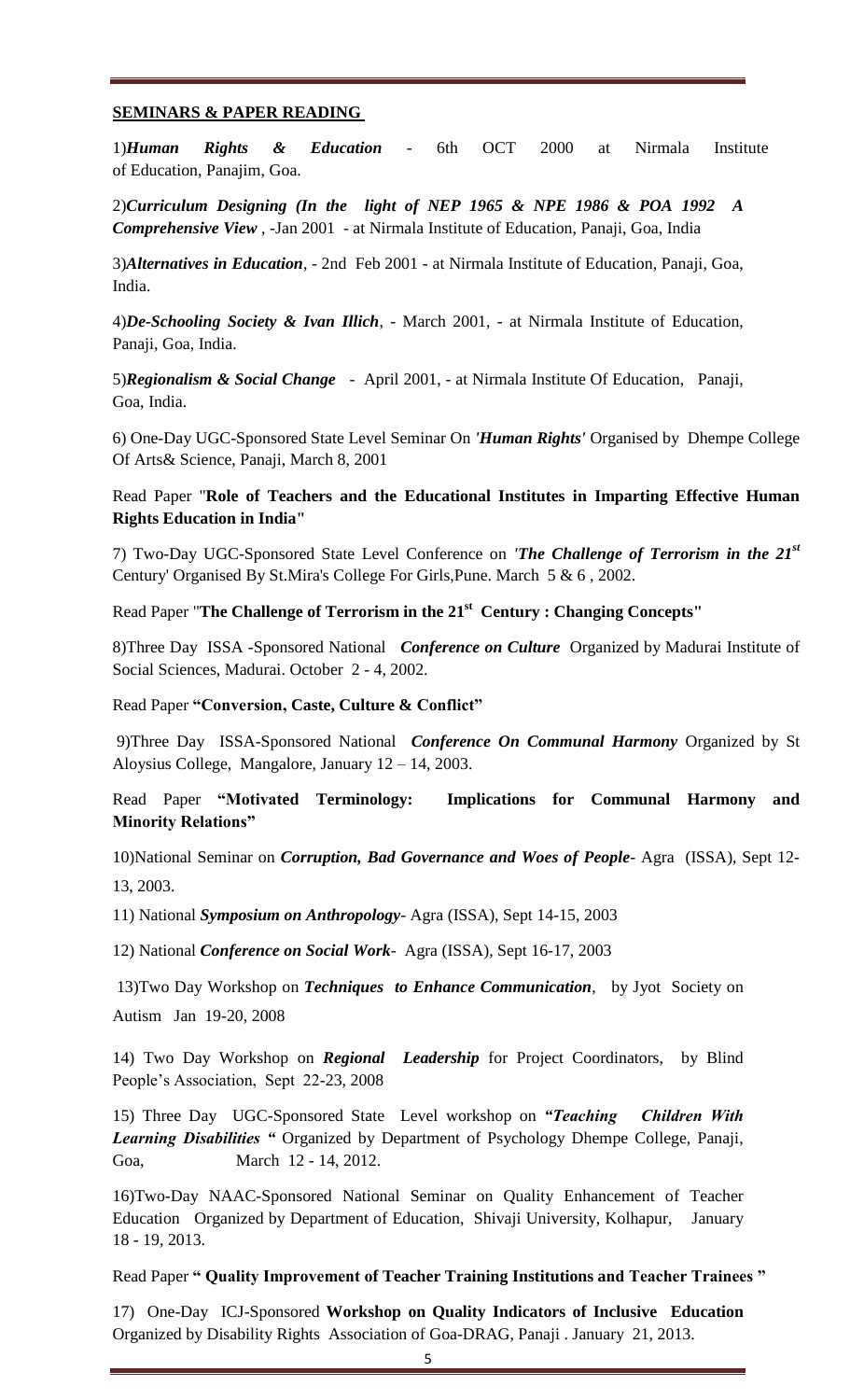18) Two-Day IGNOU-Sponsored **Orientation Programme For Academic Counselors** Organized by Regional Centre-IGNOU-Panaji February 16 - 17, 2013.

19) One-Day DRAG-Sponsored **Workshop on Motivation** Organized By Redwood Edge Panaji February 16 - 17, 2013.

#### **CRE Training Programmes Attended**

1)Five-Day CRE Programme **Assessing & Development of Language in Pre-School Children** Organized by Dr M V Shetty College Of Speech and Hearing-- Kavoor Mangalore 23-27 September 2013

2) Five-Day CRE Programme **Individualised Educational Programe –IEP** Organized by Lokvishwas Prathishthan's Teachers Training Centre, Dhavali, Ponda, Goa 15-19 September 2014

3) Two-Day Crenational Workshop on **Empowerment of Persons with Multiple Disabilities** jointly Organized by NIEPMD and Sanjay Centre for Special Education—Porvorim, Goa - 9-10 October 2014

#### **MEMBERSHIP OF PROFESSIONAL BODIES/ORGANISATIONS**

1. Indian Social Science Association (ISSA)

2. Rehabilitation Council of India (RCI)

#### **AS RESOURCE PERSON AT CRE TRAINING PROGRAMMES**

#### **CRE Training Programmes recognized by RCI**

1. Five-Day CRE Programme as Resource Person- **Rights in Adulthood** Organized by Kowyas College of Special Education, Chiplun, Ratnagiri, Maharashtra 6<sup>th</sup> October 2014

2. One-Day CRE Programme as Resource Person- **Ensuring Safety of Students** Organized by Kowyas College of Special Education, Chiplun, Ratnagiri, Maharashtra  $2<sup>nd</sup>$  January 2015

3.One-Day CRE Programme as Resource Person- **Policies regarding Safety of Students** Organized by Kowyas College of Special Education, Chiplun, Ratnagiri, Maharashtra 3<sup>rd</sup> January 2015

4.Two-Day CRE Programme as Resource Person- **Report Writing for Special Educators** Organized by Kowyas College of Special Education, Chiplun, Ratnagiri, Maharashtra held on 5-6 March 2016

5. Two-Day CRE Programme as Resource Person- **Experiential Learning in Pre-school Education**Organized by Kowyas College of Special Education, Chiplun, Ratnagiri, Maharashtra held on 29-30 May 2016

6. One-Day CRE Programme as Resource Person- **Preparation of TLM and Creative Arts** Organized by Kowyas College of Special Education, Chiplun, Ratnagiri, Maharashtra held on 11 September 2016

7. One-Day CRE Programme as Resource Person- **Integrating Therapy with School Activities** Organized by Kowyas College of Special Education, Chiplun, Ratnagiri, Maharashtra held on 11 December 2016

8. One-Day CRE Programme as Resource Person- **Gender and Disability** Organized by Sojar Teacher Training Centre, Barsi, Solapur, Maharashtra held on 16 January 2017

9. Two-Day CRE Programme as Resource Person- **Right to Information Act 2005 and Disability Act 2016** Organized by Sojar Teacher Training Centre, Barsi, Solapur, Maharashtra held on 20-21 March 2017